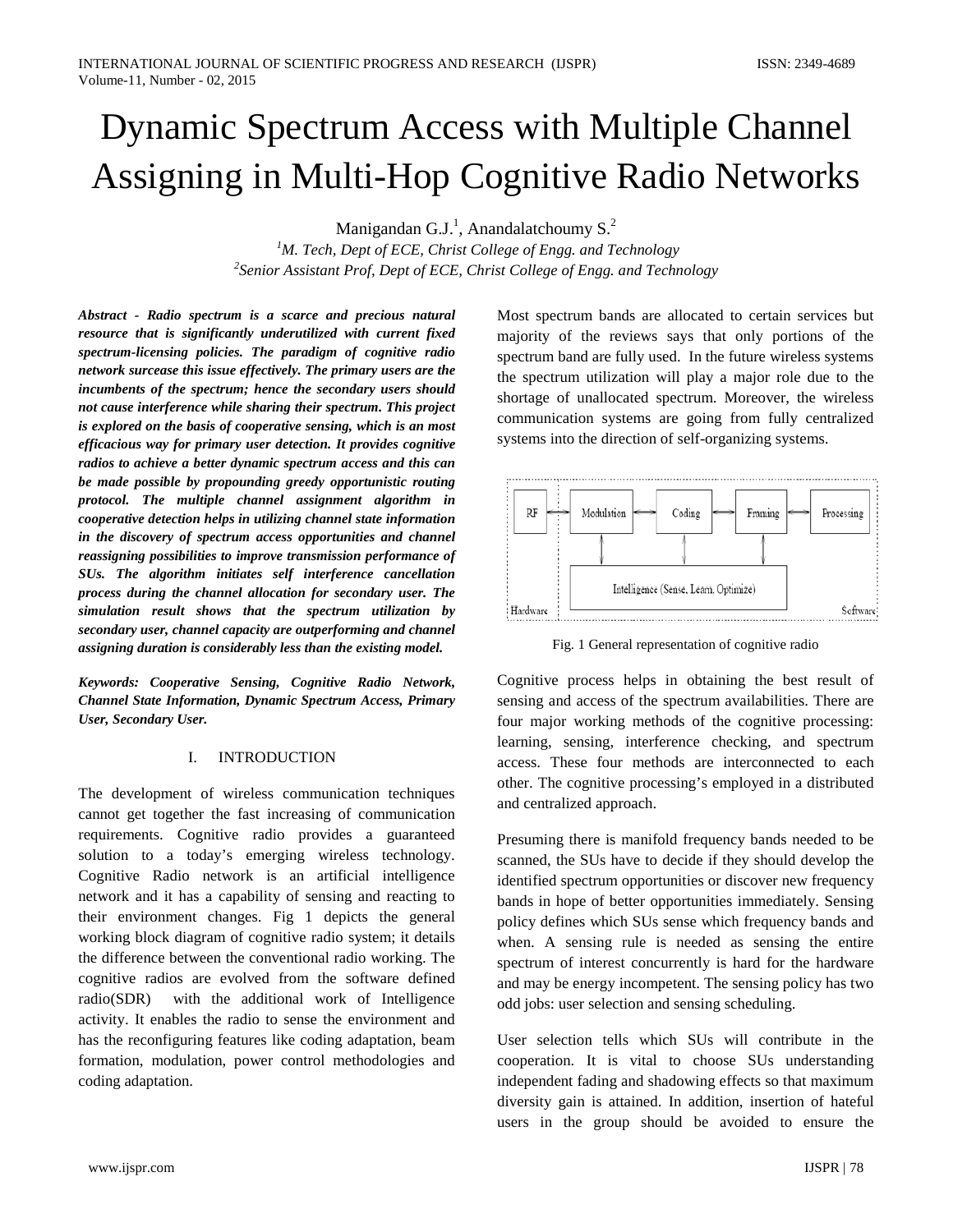dependability of the network. Interference management is the main aspect in cognitive radio networks since secondary user spectrum usage is allowed only if the SU interference does not mortify the PU quality of service below a bearable limit .In addition may be interference between different SU networks due to the lack of harmonization resulting in considerable reduction of SUs' throughputs. Fig 2 describes the spectrum usage in the network. The fixed blocks are the spectrum occupied by the licensed users and white spaces between the blocks are termed as spectrum holes, these are to be effectively sensed and shared by cognitive radios.



Fig. 2 Spectrum occupied by PU and unoccupied spectrum holes

Spectrum access can be divided based on the cooperation model used by the SUs cooperative and non-cooperative. Cooperative access schemes require organization among the cooperating SUs. Since SUs may need to broadcast over noncontiguous frequency bands, OFDMA is an attractive aspirant for medium access in cognitive networks .In the absence of data from other users; SU can use noncooperative access schemes.

The existing non-cooperative approach is described in section II. Section III of this paper consists of details about the proposed cooperative detection method and multiple channel assignment algorithm which helps in achieving dynamic spectrum access. Section IV consists of simulation results which provide the efficacy of proposed method. The conclusion of the paper is presented in section V.

# II. EXISTING NON-COOPERATIVE APPROACH OF SPECTRUM SENSING

The opportunistic spectrum detection is done through noncooperative sensing with mere consideration of energy efficient method. The Distributed energy efficient routing algorithm provokes the nodes to achieve high sensing capacity. In transmitter detection, the cognitive radio act on its own, the received signal at cognitive radios determines the unused spectrum of primary user which has less effect on dynamic spectrum access. There is no cooperation among the cognitive radios, hence it individually perform its task. This section undergoes with the brief explanations of existing non-cooperative approach of spectrum detection.

In [1] Cognitive radio technology improves spectrum exploitation efficiently by permitting secondary users to access licensed spectrum without creating interference to the licensed primary users. Majority of existing mechanism on cognitive radio networks were paying attention on improving spectrum efficiency by considering spectrum sensing and sharing schemes. The important factor such as energy efficiency of nodes and network was highly disregarded. This paper deals with the overview of noncooperative cognitive radio networks with energy efficient techniques from classified perspectives such as macro, micro and meso view. Here the macro view describes the deployment of cognitive radio networks in an energyefficient way. The micro view helps in designing energyefficient spectrum sensing algorithms for identical cognitive radios in the network. The meso view does the work of sharing the spectrum effectively by coordinating noncooperative secondary users.

In [2] the secondary users in the cognitive radio network are at different locations, hence they may tend to incident different spectrum opportunities. This paper provides the conventional detection of primary user along with the detection of spectrum availability in temporal and spatial domains mutually. The stochastic geometry form of cognitive radio network helps to control spatial temporal false alarm, detection and spectrum access likelihoods for energy based non-cooperative method.

In [3] the Spectrum Sensing Optimizations for Energy-Harvesting Cognitive Radio System was proposed to identify the best sensing result to the secondary user. And it maximizes the average throughput of the secondary network by the energy detector's sensing threshold. The sensing duration must be shorter and satisfied the collision constraint in the paper.

General issues occur while designing a wireless networks are Spectrum scarcity and energy expenses which are mitigated using the concept in [4]. By achieving dynamic spectrum access under transmitter detection method, the cognitive radios excel the spectrum efficiency and user capacity of the networks. At the same time, radio frequency (RF) energy harvesting method is becoming a potential resource to supply energy to the networks and by this means increase the overall energy efficiency. Hence RF energy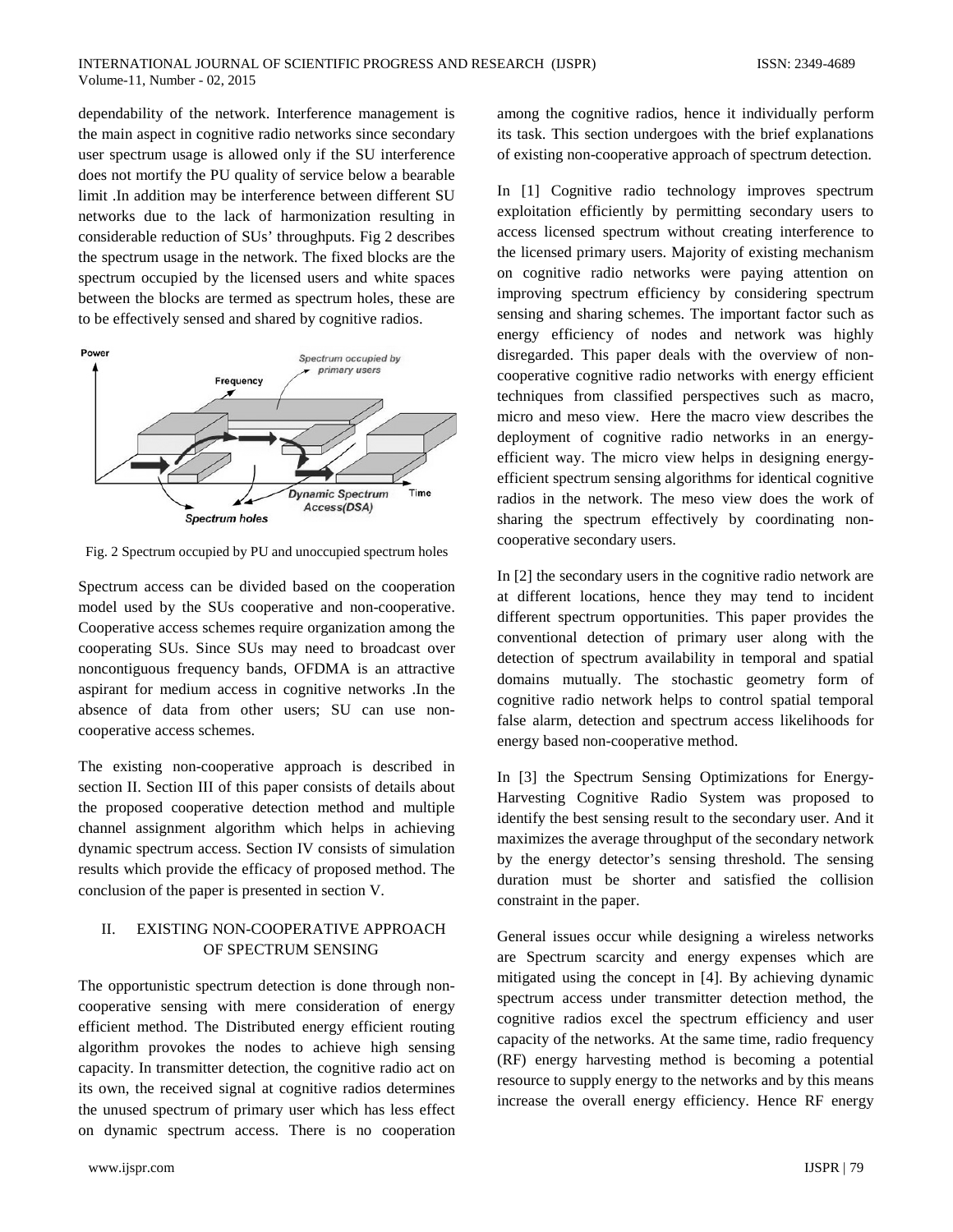harvesting capabilities merged with cognitive radio network helps in achieving effective spectrum usage.

In [5] In Gaussian relay channel, the additive noises at the relay and destination are linked, it is obvious that noises at the destination nodes and relay channel are Gaussian and self-governing of each other. The energy harvesting model exhibits the energy arrival time and harvested energy amount are known beforehand to that of transmission. the throughput maximization problem was investigated. The Decode and Forward method helps in decoding and reencoding the data in source node, the relay node rejects the noise part present in the source-relay channel part.

Majority of the routing algorithms eyes on finding energy efficient paths between the nodes to increase the lifetime of the networks. Hence it leads to power wastage in the cognitive radios, when the power drains, the nodes become incapable of observing the available spectrum from some parts of their destination areas which ultimately ends up with delayed spectrum sensing and sharing. The event that must be followed occurs at random destination and it should have non-deterministic patterns. Hence, supremely, distributed energy efficient routing algorithms (DEERA) are not only expands the pathway for energy efficiency, but also consider the remaining amount of energy in nodes and network, thus circumventing non-functioning nodes due to its power depletion issue.

# III. COOPERATIVE SENSING METHOD WITH MULTIPLE CHANNEL ASSINGNMENT ALOGORITHM

## *A. COOPERATIVE SENSING ARCHITECTURE FOR CRN*

The performance of a local detector degrades in the presence of propagation effects such as shadowing and fading caused by many paths. These channel conditions may also result in the problem of hidden node, where a secondary transceiver is outside the listening range of a primary transmitter but close enough to the primary receiver to create interference. These issues can be overcome using cooperative sensing (CS), where neighboring yet geographically distributed SUs cooperate in sensing a common PU transmission by exchanging sensing information among them before making a final decision.

Most of the CS schemes stem from the field of distributed energy detection [6]. Fig. 3 shows an example of CS, where N SUs sense listening channels for the PU signal activity and send the sensing information on reporting channels to the fusion center (FC), which makes the final decision.



Fig. 3 Cooperative sensing architecture

It is very unlikely that all the channels between the PU and the SUs will be in a deep fade simultaneously. Thus cooperative detection helps in mitigating the channel effects through multipath diversity [7]. Other benefits of cooperative detection include improved detector performance, increased coverage, simplified local detector design, and increased robustness to non-idealities. Therefore, CS has generated lot of interest in the cognitive radio literature.

There are several components of CS: knowledge of PU waveform and activity, selection of SUs for cooperation, listening channels, local detectors, cooperation models, reporting channels, detection criterion, and fusion rule at the FC. The effects of non-idealities on CS are important while dealing about its components. It has contributions in the fields of sequential detection, CS with censoring, CS with quantized decision statistics and effects of reporting channel errors on CS.

## *B. PRIMARY USER DETECTION*

The cooperative approach initiate with the activity called local sensing, where each cognitive secondary user sense the primary user and availability of unused spectrum individually. The local sensing for primary user spectrum detection can be devised in equation (1):

$$
m(t) = \begin{cases} a(t) & U0\\ c(t).n(t) + a(t) & U1 \end{cases}
$$

m(t) - received signal at the CR user,

- n(t) transmitted PU signal,
- $c(t)$  channel gain,

a(t) - additive white Gaussian noise at zero mean value,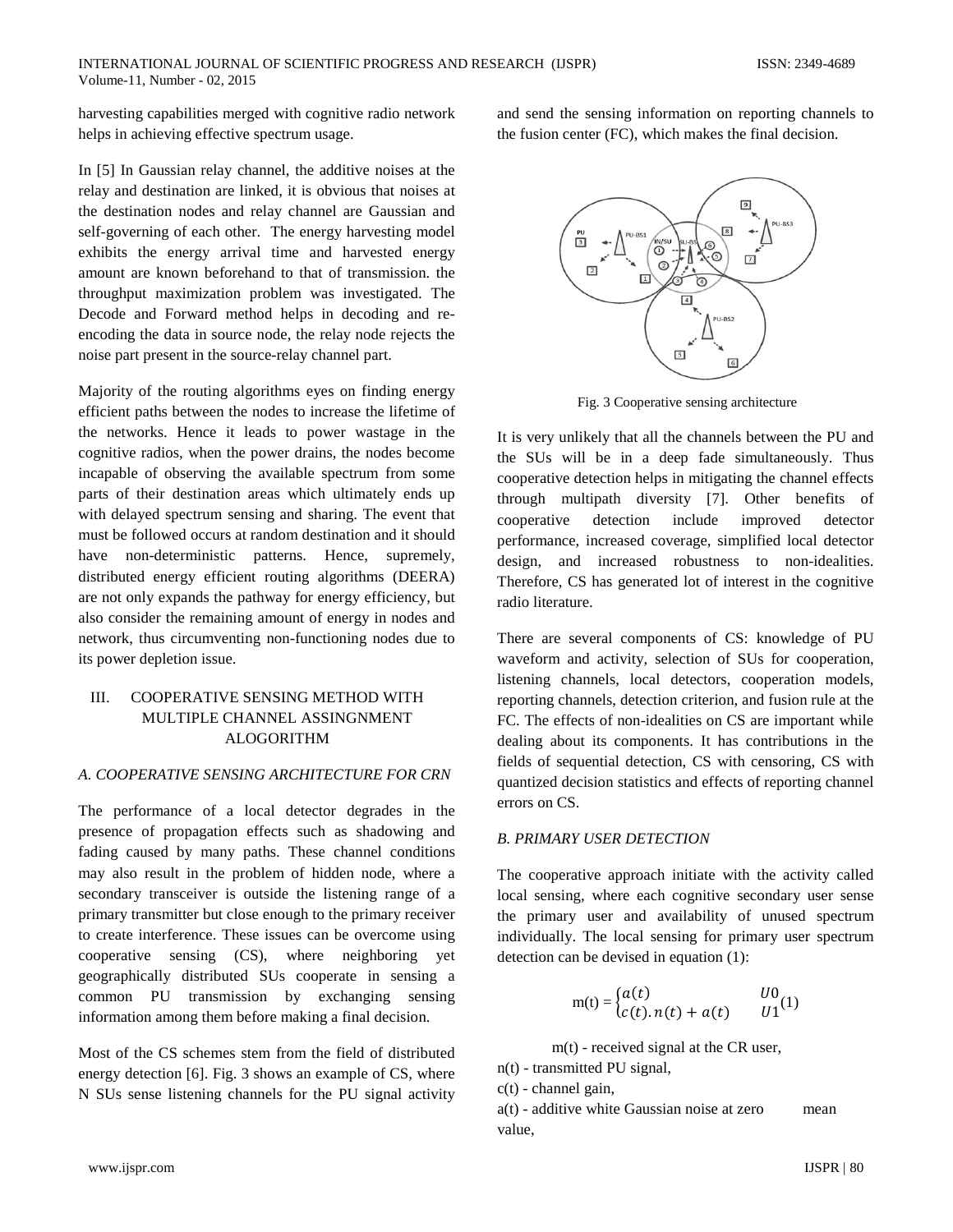U0, U1 - supposition of absence and the presence of PU signal in the frequency band.

For the assessment of the performance of signal detection, the probabilities of detection denoted as Pd in equation (2) and probabilities of false alarm denoted as Pf in equation (3) which are given as:

$$
Pd = P{decision = U1 | U1} = P{X > \lambda | U1}(2)
$$
  
PF = P{decision = U1 | U0} = P{X > \lambda | U0} (3)

Where  $X$  and  $\lambda$  denotes the decision statistics and decision threshold.

The value of  $\lambda$  is set as per the necessities of primary user detection performance. From the above conviction, the probability of miss detection, Pm is given in equation (4) by,

# $Pm = 1 - Pd(4)$  $= P{decision = U0|U1}$

The probability of miss detection concludes the false detection of primary user and those spectrums can't be utilized.

The spatial diversity is generously exploited by the cooperative sensing method by observing the spatially distributed secondary users or CR users. The cooperative sensing method is also called as receiver detection because primary signals for spectrum opportunities are detected reliably by interacting or cooperating with other CR users.



Fig. 4 Sensitivity improvement through cooperative sensing

They can share their sensing information for making a combined decision using a fusion centre, in our approach it can act as an intermediate node. The user detection and spectrum holes accessibility is enriched due to spatial

diversity, which results in a gain called cooperative gain. Due to the effect of multipath fading and shadowing, the signal-to-noise ratio of the primary signal is small and detection of spectrum is a difficult thing. Since receiver sensitivity specifies the potential of perceiving weak signals, the receiver will be obligated on a strict sensitivity requirement. Fig 4 shows the performance deprivation due to effects such as multipath fading and shadowing can be surmounted by cooperative sensing with the receiver sensitivity is approximated to supposed path loss.

# *C. DYNAMIC SPECTRUM ACCESS USING MULTIPLE CHANNEL ASSIGNMENT ALGORITHM*

The multi-channel multi-hop cognitive radio network architecture should consist of basic aspects such as traffic outlining, channel assignment methods, routing methods and topology invention. The focus is mainly on the uncharted issues of channel assignment and routing the user. The cooperative sensing method invokes dynamic spectrum access by implementing this algorithm which helps in finding the best topology and traffic outlining techniques. Each node is set with IEEE 802.22 interfaces; presently the issues involved in this architecture, and demonstrate with an extensive simulation study the potential gain in collective bandwidth is achievable. The spectrum-aware channel Assignment harvests the full potential of cooperative sensing architecture by further using the channel state information in multi-hop CRN in [8].

The Fig 5, represents the flowchart of multiple channel assignment algorithm, which gives the step by step working of the algorithm. The process starts by eyeing on the Primary User condition. In Cognitive radio network, the PU's are licensed users with their respective spectrum band and the network also consists of unlicensed SU's in high numbers. Basically PU are large spectrum holders and SU are less capable and indeed a less bandwidth requirement parties. SU also known as cognitive radios requires a free spectrum for communication. As the flowchart depicts that PU during its idle state tends to provide its spectrum as and when the request raised from secondary user. The request is based on the channel state information (CSI). When the request is being sent commonly on the network, here the CSI of every PU is processed for the request of SU. The accurate CSI let the SU to sense the PU spectrum holes, then channels is assigned for spectrum sharing.

The PU service is started by the initial process of channel assigning. The MCA algorithm helps in multiple channel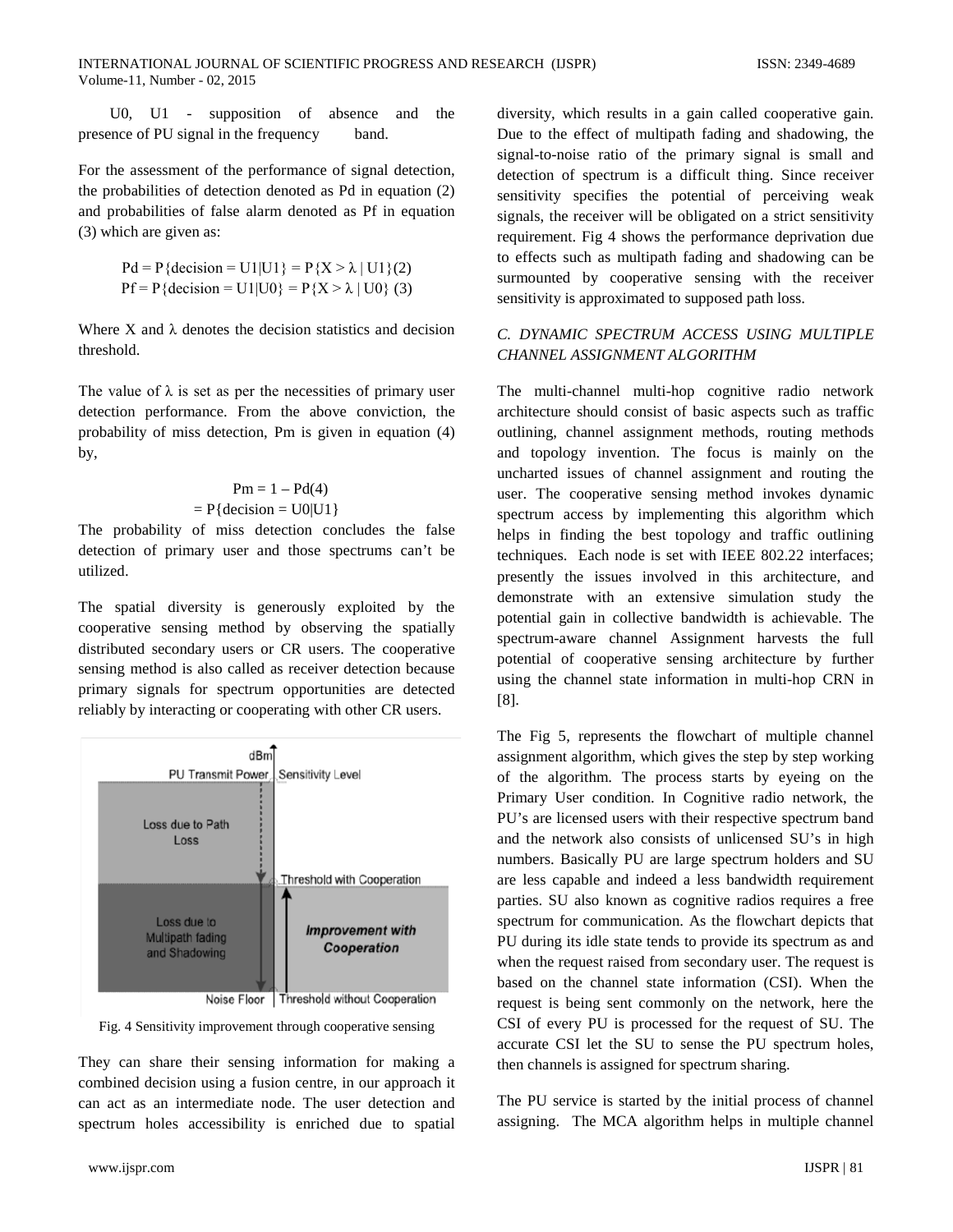assignment, it provides the possibilities for many cognitive radios to access the single PU spectrum simultaneously by laying concurrent or multiple channels. These channels will accurately shares only the required spectrum for the SU, hence solving the issue of spectrum wastage by malicious users. If there is any bandwidth remaining in PU, though it is not requested by any user at that instant will be further used by spreading the CSI. This helps in achieving dynamic spectrum access(DSA) [9].



Fig. 5 Multiple channel assignment algorithm

The mutual agreement is one which confirms the occurrence of DSA [10]. Then SU will make use of the shared spectrum for its own communication of data. As the data transmission is succeeded by SU, the channel will be released. Hence that particular spectrum will be used for another SU by reallocating the channel.

The below explained attributes such as channel state information and self interference cancellation results in dynamic spectrum access for cognitive radio networks and highly reduces the occurrence of interference in the network.

#### *(i) Channel state information*

The channel state information (CSI) defines the channel properties of a communication link which helps in transferring the data. This CSI explains how the signal propagates from transmitter to the receiver end. Actually the transmitter and receiver consist of different CSI [11], because it is first estimated in receiver side, which will be quantized and given to transmitter. The CSI at the transmitter end is referred as CSIT and the CSI at the receiver end is referred as CSIR. The CSI is basically classified into two types: instantaneous CSI and statistical CSI.

Instantaneous CSI: It is also known as short-term CSI. It provides the information about the current channel conditions, it can be seen as digital filter impulse response. It helps in optimizing the received signal for spatial multiplexing and also accomplishes low bit error rates.

Statistical CSI: It is also known as long-term CSI. It provides the information about the statistical characterization of the channel. The statistical data includes the channel gain, fading distribution types in the channel, spatial correlation and the line-of-sight details about transmitter and receiver.

#### *(ii) Self interference cancellation*

Interference occurring in the cognitive radio networks can be differentiated into two types: intra-network and internetwork interference.

Intra-network interference is also known as selfinterference, which refers to the interference occurs within one network, it may be in primary user or secondary user side. Examples of such self-interference in the network are inter-symbol interference and multi-access interference which occurs in multi-user networks [12]. This kind of interference commonly exists in every wireless communication system. Internetwork interference basically refers to the mutual interference occurs between the primary and secondary cognitive radio users.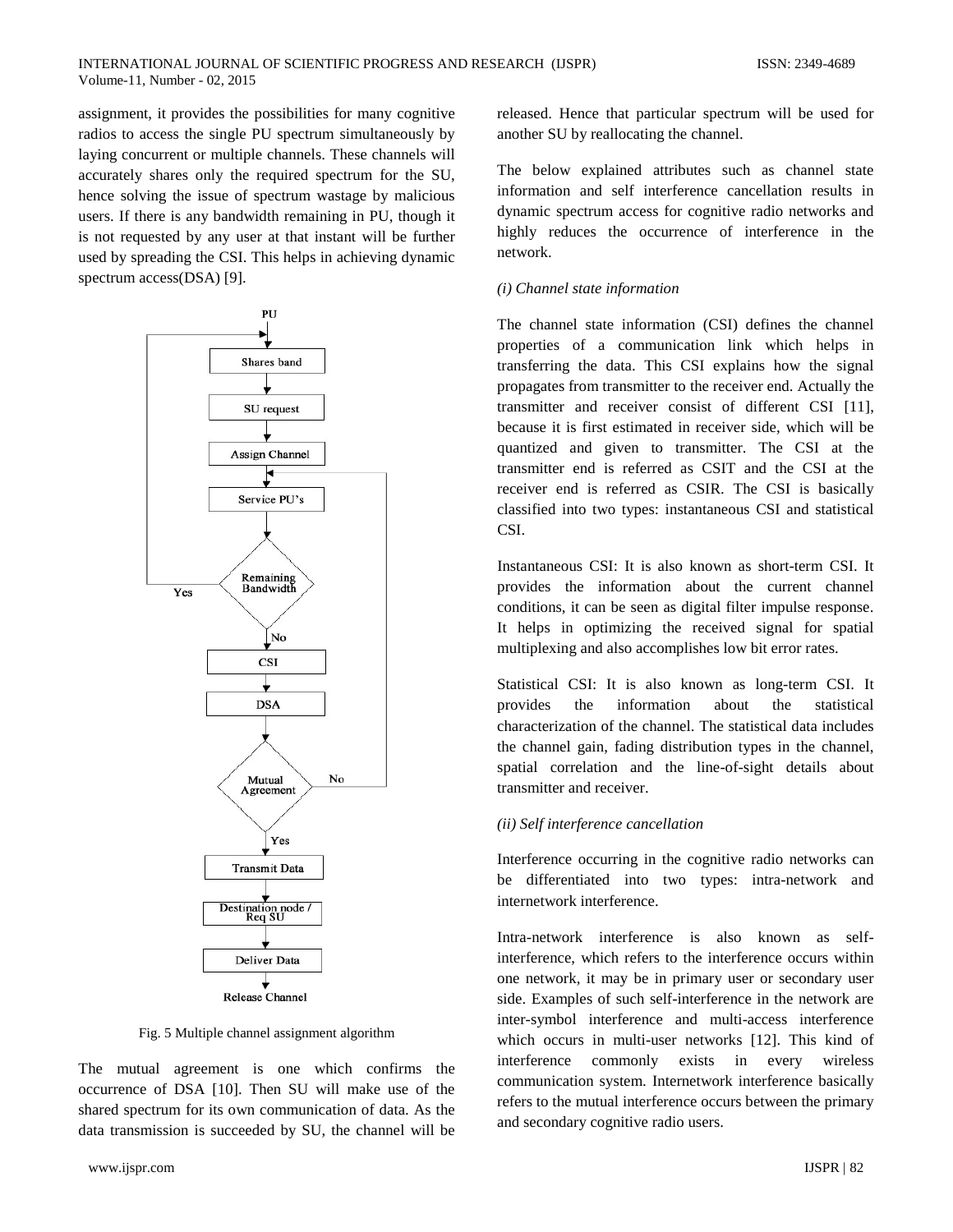## IV. SIMULATION RESULTS AND ANALYSIS

The section IV povides the simulation results of cooperative sensing for dynamic spectrum access by multiple channel assigning algorithm, which excels the performance of network and spectrum usage. The performance metrics are compared with the existing work and the results exposes the proposed work overcomes the drawbacks present in the existing method. The Dynamic spectrum accessibility is enhanced in the network with MCA algorithm. The details of the simulated network parameters and values are presented in Table 1.

| <b>Network Parameters</b> | <b>Value</b>       |
|---------------------------|--------------------|
| <b>IEEE</b> standard      | <b>IEEE 802.22</b> |
| No. of Nodes              | 50                 |
| Primary user              | dynamic            |
| Secondary user            | dynamic            |
| <b>Routing Protocol</b>   | <b>AOMDV</b>       |
| IFQ (buffer size)         | 50 packets         |
| Time                      | 50s                |
| Preamble data rate        | 1 <sub>mbps</sub>  |
| Data rate                 | 1 <sub>m</sub> b   |
| Channel frequency         | 2.472e9            |
| Network size              | 1102*602           |

The performance metrics such as throughput, user capacity, channel assigning duration and spectrum utilization are evaluated with the proposed cooperative approach of multiple channel assignment algorithm and it is compared with the previous existing method. The analysis helps in profounding the weightage of proposed method.

## A. THROUGHPUT

The throughput is the rate of successful data or packet delivered on a channel or medium in a network. The simulation result in fig 6 depicts that the throughput of proposed technique using multiple channel assignment algorithm is high when compare to the previous method. As the throughput increases, the overall efficiency of the network is expected to increase. It eventually describes that data transmission in the sensed spectrum is flawless and highly reliable. Basically the throughput of the network is mathematically given by the equation (5) as,

 $Throughout Th) =$ Data transferred from Tx to Rx (5)



#### B. USER CAPACITY

The fig 7 shows the performance of the secondary user capacity which is nothing but the cognitive radio capacity to sense the primary user and spectrum holes. As the number of secondary user increases, the capacity of SU ultimately increases. This is achieved greater by the proposed method which delivers high cooperative gain using spatial diversity concept of receiver detection than the non-cooperative method.



Fig. 7 No of SU vs capacity

#### C. SPECTRUM UTILIZATION

The spectrum utilization factor (U) is defined as the product of the frequency bandwidth (B), the geometric space (S), and the denial time for other users (T), it is given by the equation (6) as:

$$
U = B * S * T \tag{6}
$$

In fig 8, the spectrum utilization of SU is compared among proposed method with the previous existing method. As the simulation result depicts that MCAA achieves 6 b/s for the considerable number of SU, whereas the DEERA approach capable to reaching just 3.2 b/s. Hence the cooperative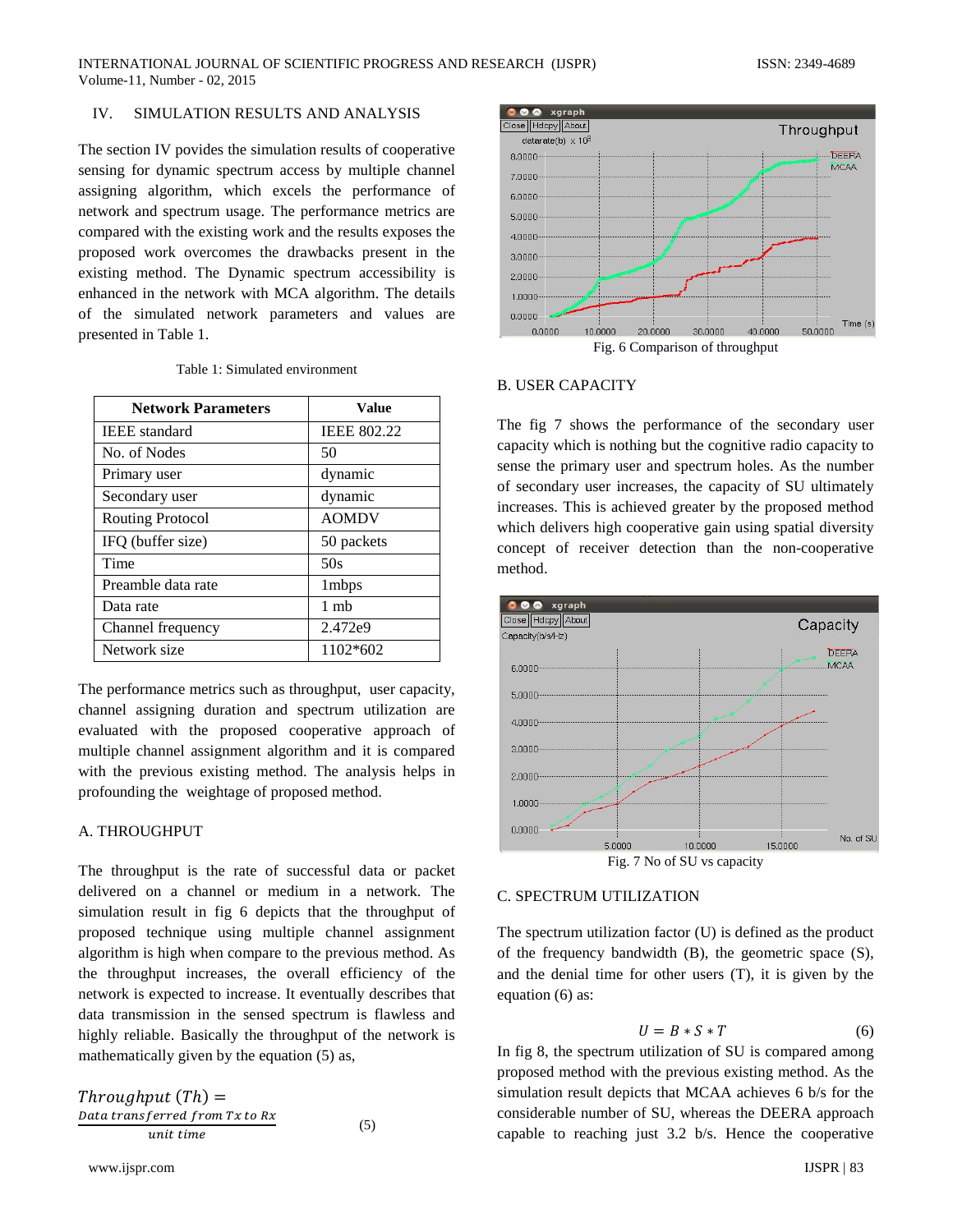proposed method tends to sense the maximum spectrum holes and reliable to access those spectrum effectively.



#### D. CHANNEL ASSIGNING DURATION

The channel assignment duration is the time taken to sense the spectrum, SU sending request to access the spectrum and then PU accepting the request. Basically this duration should be less so that more spectrum will be utilised in particular time in a network. This determines the efficiency of the network. In fig 9 the simulation result obtained between number of request vs channel assign time.



The SU request is ultimately going to increase as the network provides space for the communication. It is evident that the proposed MCA algorithm takes lesser channel assign time i.e lesser delay for more number of SU request when compare to the previous existing algorithm.

## E. RETRANSMISSION ERROR

In fig 10, RTX Error is the retransmission error which basically occurs when the unwanted SU tends to flood the

PU by sending more number of request. This causes interference to PU and led to transfer unreliable CSI. These issues are overcome in the proposed method which highly engages the PU to select efficient multiple channel by opportunistic routing technique to reach the SU by multiplehopping. The proposed work considerably decreases the retransmission error when compare to the existing model.



#### V. CONCLUSION

The spectrum scarcity issue in the current communication field is overcome by employing cognitive radio technology in the communication system. The general task of cognitive radio system is to properly exploit the underutilized spectrum of the primary user. In this paper, the proposed system makes use of the cooperative sensing method which ensures better detection of primary user than the rival. Multiple channel assignment algorithm combines with opportunistic routing and multi-hop technique excels the dynamic spectrum access in cognitive radio network, hence the throughput, channel capacity, spectrum utilization factors are considerably increased. Channel assigning time and delay will be reduced with the accurate channel state information from primary user. The proposed method makes use of most of the opportunistic spectrum and extremely mitigates the interference in the network and licensed user, hence overcoming the issues in cognitive radio network.

#### **REFERENCES**

[1] C. Jiang, H. Zhang, Y. Ren and H.H. Chen, "Energyefficient non-cooperative cognitive radio networks: micro, meso, and macro views" in *Communications Magazine, IEEE,* vol. 52, no. 7, pp. 14 – 20, July 2014.